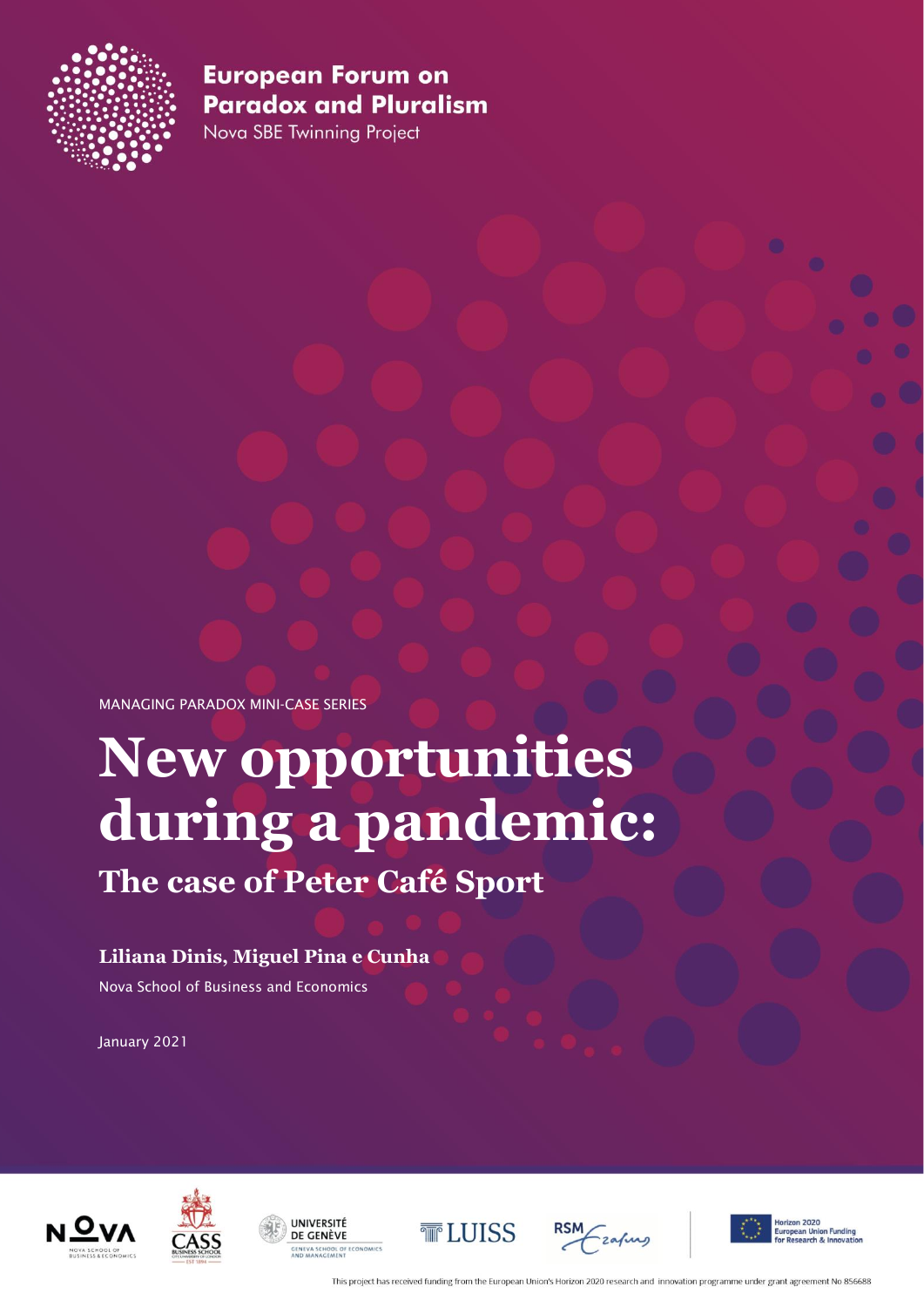

Nova SBE Twinning Project

"Paris has the Harry's Bar, Singapore has the Raffles and New York has the McSorley's Saloon, Faial in the middle of the Atlantic has Peter's Bar, where solo sailors meet."

*In Associated Press, Patrick Reyena, 1986*

## **THE CASE<sup>1</sup>**

Peter Café Sport could be just another coffee house. Founded in 1918, it became a landmark for yachtsmen who cruise the Atlantic. It serves as a bar, restaurant, information office, currency exchange, meteorological delegation, and sometimes house of mercy, thus becoming a symbol of genuine friendship for all those who drop by.



Figure 1. Peter's Café. Source: *Peter's Café Courtesy*

In March 2020, the World Health Organization declared the coronavirus outbreak a pandemic. As of January 2021, more than 99.2 million cases have been confirmed, with more than 2.13 million deaths attributed to COVID-19. When the

world closed, the third-generation owner, his two sons, a nephew, and two employees took themselves into the unknown. "Café Sport has always been a welcome symbol for navigators, they were the ones who designed us over the years, and when all the ports in the world closed their doors, we continued to receive them." Water, food, socks, and

**UNIVERSITÉ** 

DE GENÈVE

[https://inteligenciacoletiva.expresso.pt/sociedade/2020-12-07-La-resistance-acoriana-ajudou-centenas](https://inteligenciacoletiva.expresso.pt/sociedade/2020-12-07-La-resistance-acoriana-ajudou-centenas-de-navegadores-proibidos-de-desembarcar)[de-navegadores-proibidos-de-desembarcar](https://inteligenciacoletiva.expresso.pt/sociedade/2020-12-07-La-resistance-acoriana-ajudou-centenas-de-navegadores-proibidos-de-desembarcar) ; and<https://www.petercafesport.com/>











<sup>&</sup>lt;sup>1</sup> This case is mainly based on the following sources of information: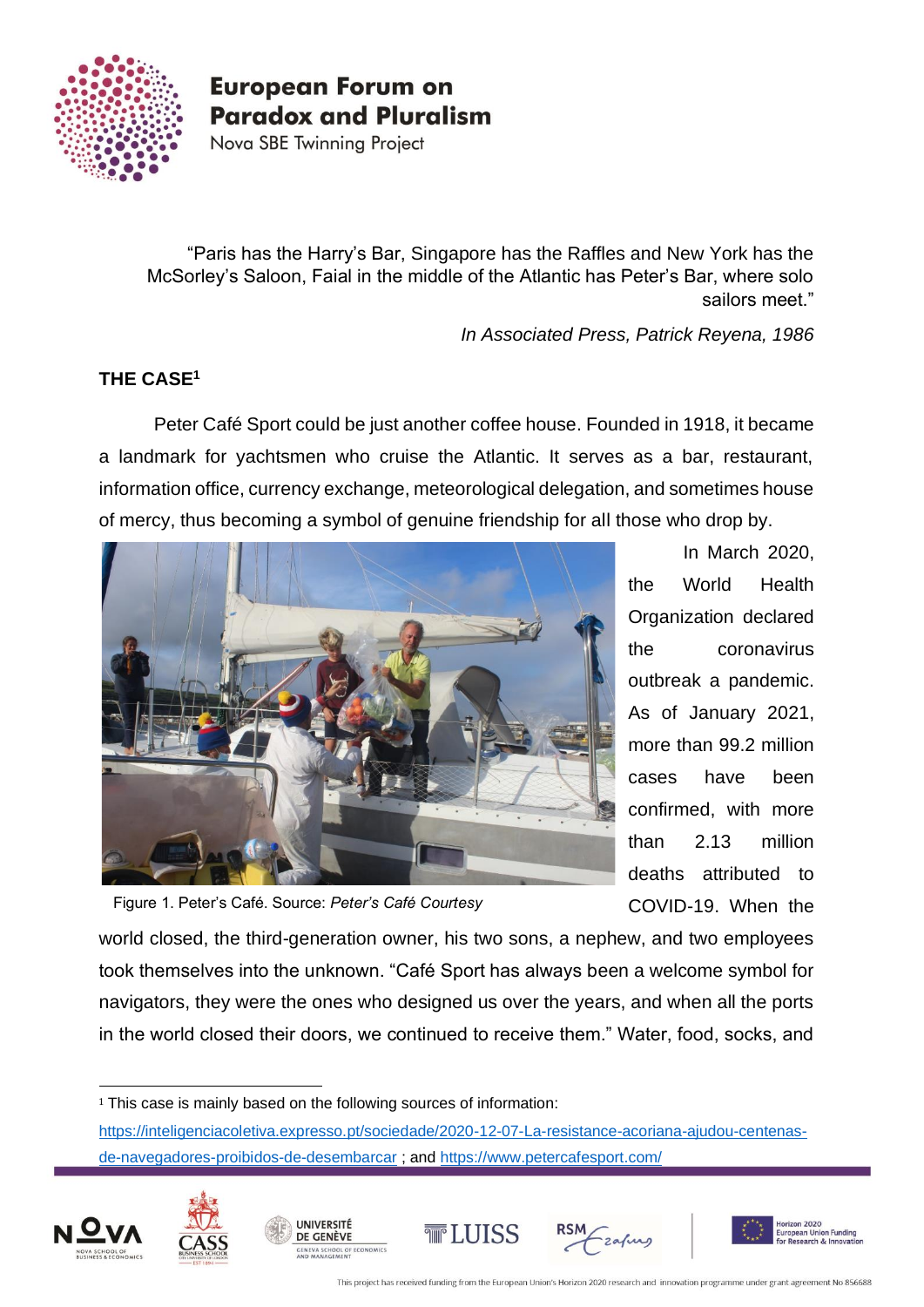

Nova SBE Twinning Project

even pregnancy tests were taken to the crew of hundreds of vessels anchored off Horta's port. They naturally started to help and were the only ones in the Azores to provide support. Word-of-mouth did the rest, and soon there were little pieces of paper with the manager's phone number circulating in the Caribbean for the crews to call when they would get to Horta. In five months, they helped the crews of 800 boats. The feat made news in May in "The Guardian". They call themselves "la resistance crew" and their slogan is, "if there's something strange in your neighborhood, who you gonna call?" Before the pandemic, Peter Café Sport sold around 500 servings of gin daily; now they are lucky if they manage to sell 20.

#### **The case of Peter Café Sport raises several questions:**

- Is there a business opportunity for Peter Café Sport arising from the pandemic?
- Can Peter Café Sport modify their business model to take full advantage of this opportunity? Can they make it work? What dimension needs to change to meet this challenge?

## **Additional issues to be noted and incorporated in the discussion:**

• Peter Café Sport has historically been a safe haven for sailors, with a reputation of kindness, solidarity, and friendship. With the pandemic, they improvised and adapted the business. Should this be a temporary adaptation or a new business? If it is a new business, will they generate cynicism rather than goodwill? Why?

**Useful sources:**













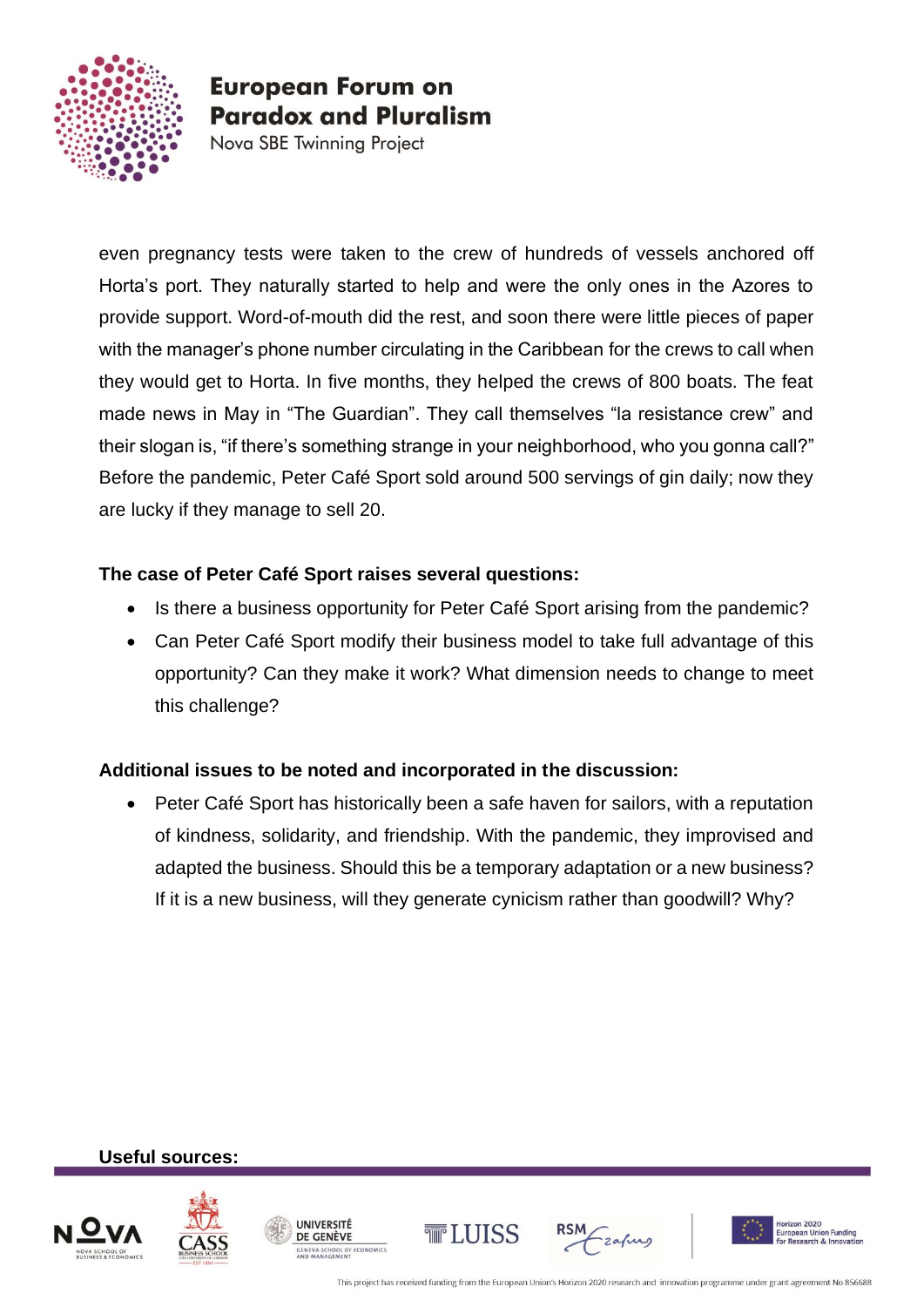

Nova SBE Twinning Project

Cunha, M.P., Cunha, J.V., & Kamoche, K. (1999). Organizational improvisation: What, when, how and why. *International Journal of Management Reviews*, 1(3), 299-341.

## **About the Authors:**

*Liliana Dinis* is a PhD candidate in Management at Nova School of Business and Economics, who is specializing in organizational behavior.

*Miguel Pina e Cunha* is the Fundação Amélia de Mello Professor at Nova School of Business and Economics, Universidade Nova de Lisboa (Portugal).

## **TEACHING NOTE**

The case shows that even well-established businesses face unexpected difficulties. When it happens, managers can keep business as usual, or they can quickly